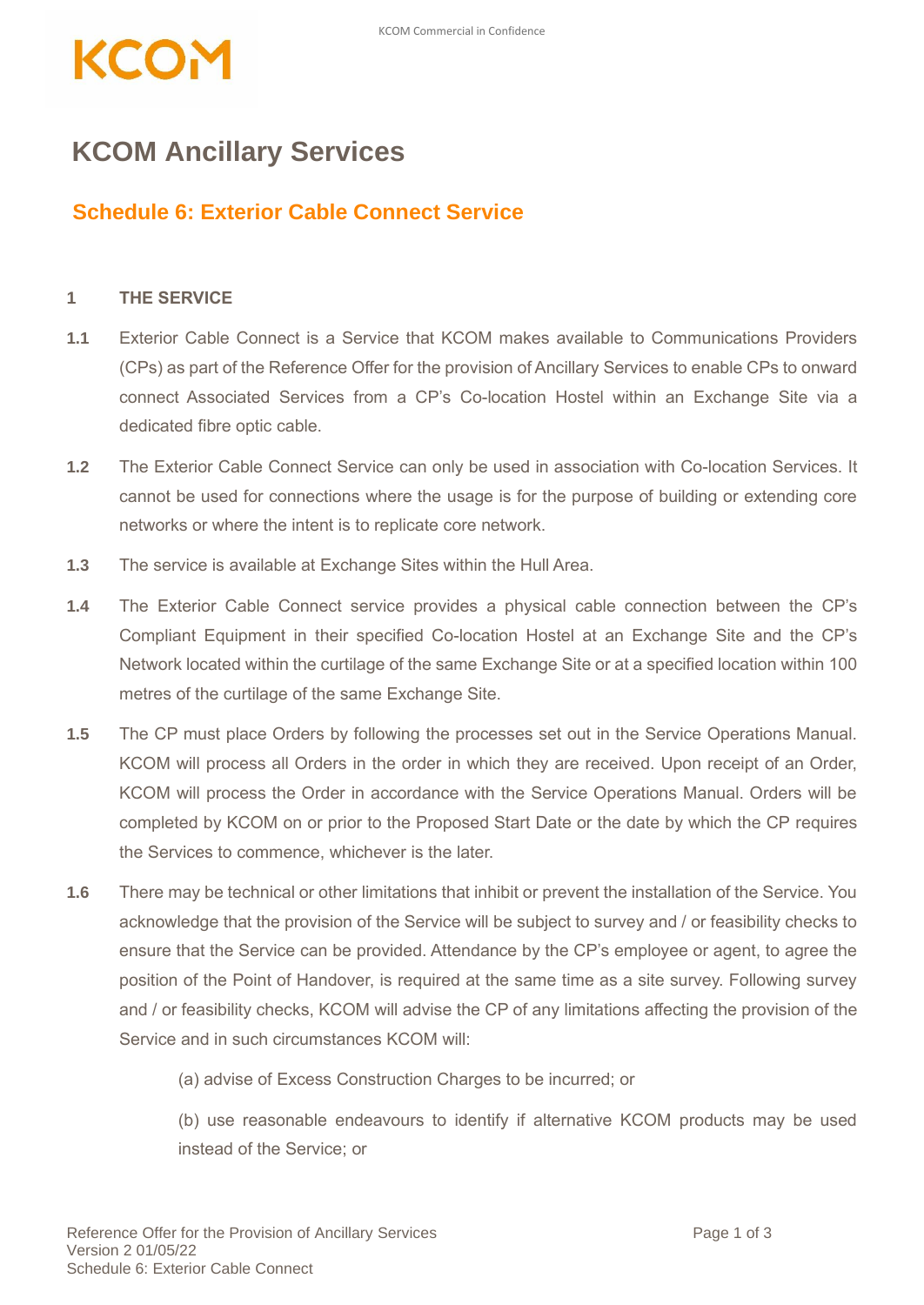

(c) notify the CP that the Service cannot technically be provided and reject the applicable **Order** 

KCOM will use reasonable endeavours to identify any technical or other limitations prior to the Proposed Start Date for an individual Order.

- **1.7** The CP will, within 10 Working Days of KCOM notifying the Point of Handover:
	- **1.7.1** if necessary, extend its duct network to the Point of Handover; and
	- **1.7.2** provide a length of cable at the Point of Handover sufficient to be pulled through to, and spliced within, KCOM's cable chamber in the Exchange Site.

If the CP fails to do so, the Service Standards in Schedule 2 shall not apply. If 20 Working Days elapse from the date of KCOM's notification and the CP has not undertaken the necessary work, KCOM may cancel the Order and cancellation charges as specified in the Price List will be payable.

- **1.8** KCOM is responsible for :
	- (a) pulling the CP supplied cable from the Hand-Over Box to the cable chamber in the Exchange Site;
	- (b) maintenance of the cable and duct from the Hand-Over Box to KCOM's cable chamber and onward to hand-over at the CP's Compliant Equipment.
- **1.9** The CP is responsible for:

(a) compliance with the terms of this Agreement and any instructions provided by KCOM in relation to the Service and;

(b) the acts and omissions of its employees and agents in connection with the repair and/or any other alternative process set out in this Agreement;

(c) managing the traffic capacity on the Exterior Cable Connect;

(d) providing ductwork from the CP's Network to the KCOM Hand-Over Box with sufficient fibre left coiled for KCOM to draw through duct to reach and connect into KCOM's cable chamber within the Exchange Site. The Hand-Over box and connecting ductwork, where required for provision of Exterior Cable Connect, will be constructed by KCOM, paid for by the CP and ownership passed to KCOM. The CP agrees that ownership of that part of the cable on KCOM's side of the Hand-Over Box also passes to KCOM. For the avoidance of